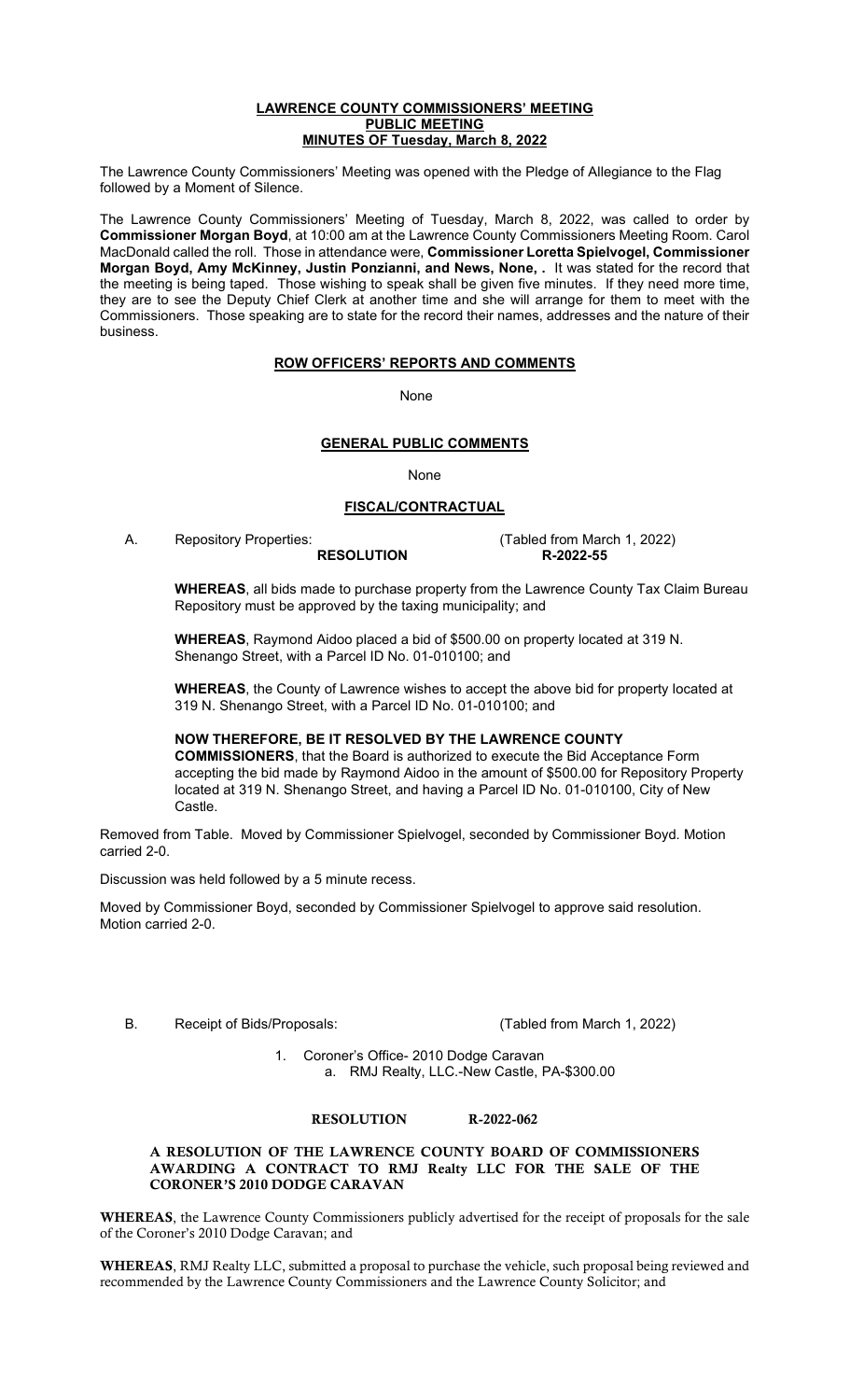NOW THEREFORE, BE IT RESOLVED BY THE LAWRENCE COUNTY BOARD OF COMMISSIONERS, that:

- 1. RMJ Realty LLC, 147 Field Drive, New Castle, PA 16101, is authorized to purchase the Coroner's 2010 Dodge Caravan as specified in the attached bid; and
- 2. The contracted amount is \$300.00.

Removed from the table. Motion made by Commissioner Spielvogel, seconded by Commissioner Boyd. Motion carried 2-0.

- C. Warrant Registers:
	- 1. March 1, 2022
		- 2. March 3, 2022
		- 3. March 4, 2022

Moved by Ms. Spielvogel, seconded by Mr. Boyd to file said warrant registers. Motion carried 2-0.

### **APPROVAL OF MINUTES**

1. The minutes of Tuesday, March 1, 2022

Moved by Ms. Spievogel, seconded by Mr. Boyd to accept and file the minutes. Motion carried 2-0.

## **WRITTEN CORRESPONDENCE**

- 1. Camp Allegheny STP NPDES Renewal, 140 Jenkins Circle (Wayne Twp.)
- 2. Neshannock Pump Station, Public Water Supply Permit, Old Plank Rd. (Neshannock Twp.)
- 3. RWE Holding Company; West Pittsburgh No. 1 Mine, noncoal surface mine permit, (Taylor Twp.)

Moved by Ms. Spielvogel, seconded by Mr. Boyd to accept and file the written correspondence. Motion carried 2-0.

## **REPORTS**

### **Staff Reports**

### None

## **COMMISSIONERS' COMMENTS**

Ms. Spielvogel stated that it is International Women's Day Saturday is Lawrence County Women's Conference. She asked everyone to keep Ukraine in their thoughts. She also reported that she received a letter from the PA Dept. Of Corrections stating that Lawrence County Corrections had full compliance.

Mr. Boyd stated that every day is women's day. Ellwood City Council invited to go through Ellwood Redevelopment..

## **NEW BUSINESS**

## **RESOLUTION R-2022-060**

### **APPENDIX I-AUTHORIZED OFFICIAL RESOLUTION**

**BE IT RESOLVED,** that the Lawrence County Board of Commissioners of Lawrence County hereby request a Statewide Local Share Assessment grant of \$1,000,000.00 from the Commonwealth Financing Authority to be used for infrastructure improvements to a one-stop location for county0weide community based services for low-income and vulnerable individuals and families; and

**BE IT FURTHER RESOLVED,** that the Applicant does hereby designate Morgan Boyd, Chairman Commissioner and Dan Vogler, Commissioner as the official(s) to execute all documents and agreements between the Lawrence County Board of Commissioners and the Commonwealth Financing Authority to facilitate and assist in obtaining the requested grant; and

**I, Joseph Venasco,** duly qualified Chief Administrator of the Lawrence County Board of Commissioners, Lawrence County, PA, hereby certify that the forgoing is a true and correct copy of a Resolution duly adopted by a majority vote of the Lawrence County Board of Commissioners at a regular meeting held March 8, 2022 and said Resolution has been recorded in the Minutes of the County of Lawrence and remains in effect as of this date.

**IN WITNESS THEREOF,** I affix my hand and seal of the County of Lawrence, this 8th day of March, 2022.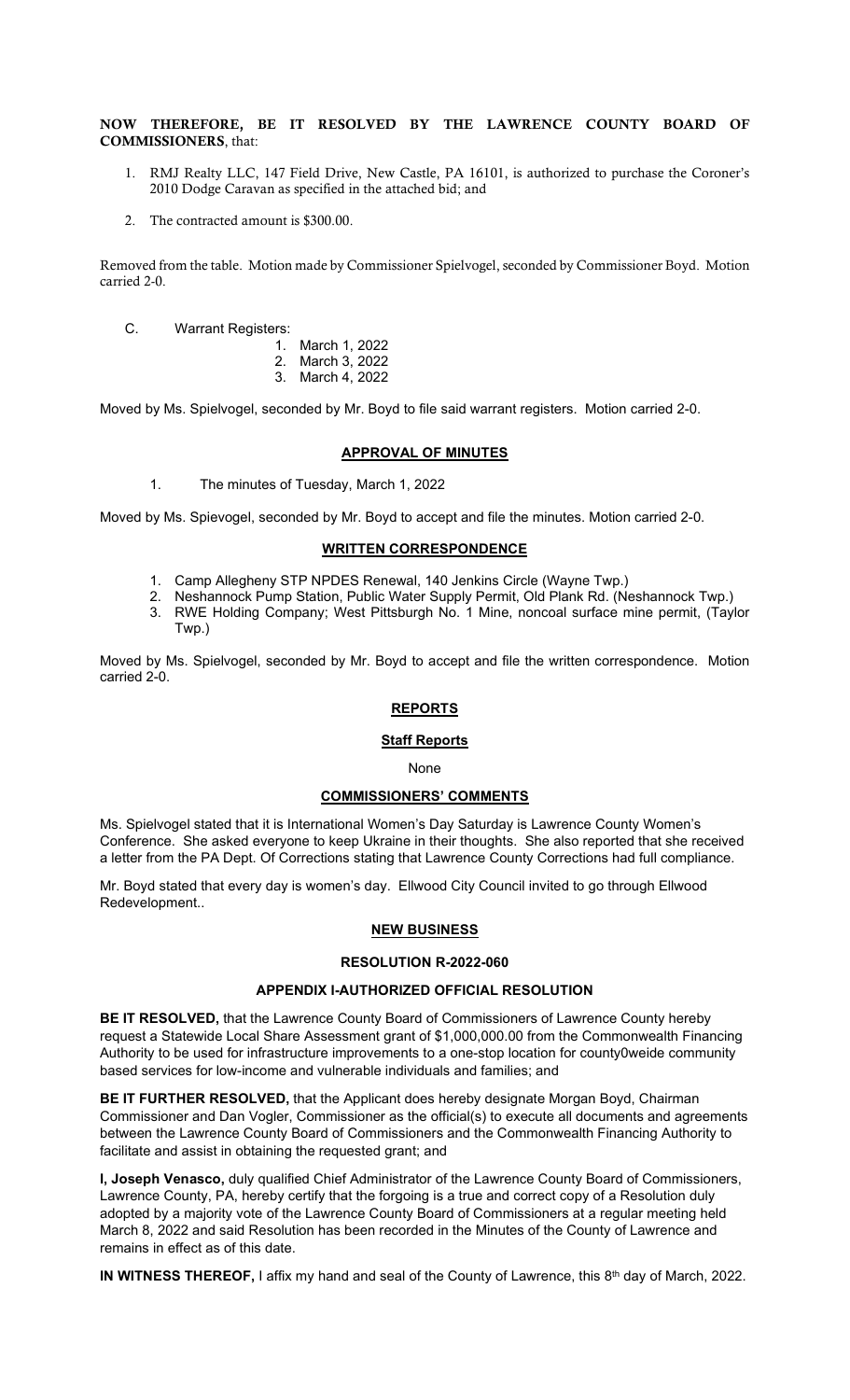Moved by Ms. Spielvogel, seconded by Mr. Boyd. Motion carried 2-0.

# **RESOLUTION R-2022-061**

### **WEST NILE SURVEILLANCE AND CONTROL PROGRAM**

**WHEREAS**, Lawrence County has submitted an application to the Pennsylvania Department of Environmental Protection for funding the West Nile Virus Surveillance and Control Program; and

**WHEREAS**, the County desires to enter into an agreement with an independent contractor to conduct mosquito surveillance, including tick surveillance, within the County to identify and eradicate the West Nile virus; and

**WHEREAS**, Dennis Stich desires to provide the necessary services under the terms and conditions of said grant.

**NOW, THEREFORE BE IT RESOLVED BY THE LAWRENCE COUNTY BOARD OF COMMISSIONERS**, to authorize approval to enter into a contract with Dennis Stich to conduct mosquito and tick surveillance in Lawrence County for compensation as provided for in the attached contract.

Moved by Ms. Spielvogel, seconded by Mr. Boyd. Motion carried 2-0.

### RESOLUTION R-2022-062

### A RESOLUTION OF THE LAWRENCE COUNTY BOARD OF COMMISSIONERS AWARDING A CONTRACT TO RMJ Realty LLC FOR THE SALE OF THE CORONER'S 2010 DODGE CARAVAN

WHEREAS, the Lawrence County Commissioners publicly advertised for the receipt of proposals for the sale of the Coroner's 2010 Dodge Caravan; and

WHEREAS, RMJ Realty LLC, submitted a proposal to purchase the vehicle, such proposal being reviewed and recommended by the Lawrence County Commissioners and the Lawrence County Solicitor; and

NOW THEREFORE, BE IT RESOLVED BY THE LAWRENCE COUNTY BOARD OF COMMISSIONERS, that:

- 1. RMJ Realty LLC, 147 Field Drive, New Castle, PA 16101, is authorized to purchase the Coroner's 2010 Dodge Caravan as specified in the attached bid; and
- 2. The contracted amount is \$300.00.

Moved by Ms. Spielvogel, seconded by Mr. Boyd. Motion carried 2-0.

### **RESOLUTION R-2022-063**

**WHEREAS,** the Commissioners desire to enter into a professional contract with Bean and Bubba, LLC, with its principal place of business at 26 Nesbitt Road, Suite 300, New Castle, PA 16105; and

**WHEREAS**, the Commissioners desire to enter into a lease agreement with Bean and Bubba, LLC for tenant, County of Lawrence-District Court 53-3-04, The Honorable Rick Russo; and

**NOW, THEREFORE IT BE RESOLVED** by the Lawrence County Board of Commissioners to enter into an agreement with Bean and Bubba, LLC.

MOVED BY MS. SPIELVOGEL, SECONDED BY MR. BOYD. MOTION CARRIED 2-0.

## **RESOLUTION \_R-2020-064**

## **COUNTY BOARD OF ELECTIONS**

**WHEREAS,** in the City of New Castle, Ward 5 Precinct 2, the polling place was located at the Lawrence County Career and Technical Center ,750 Phelps Way;

 **WHEREAS,** the LC Career and Technical Center will no longer be available as a polling site due to security issues;